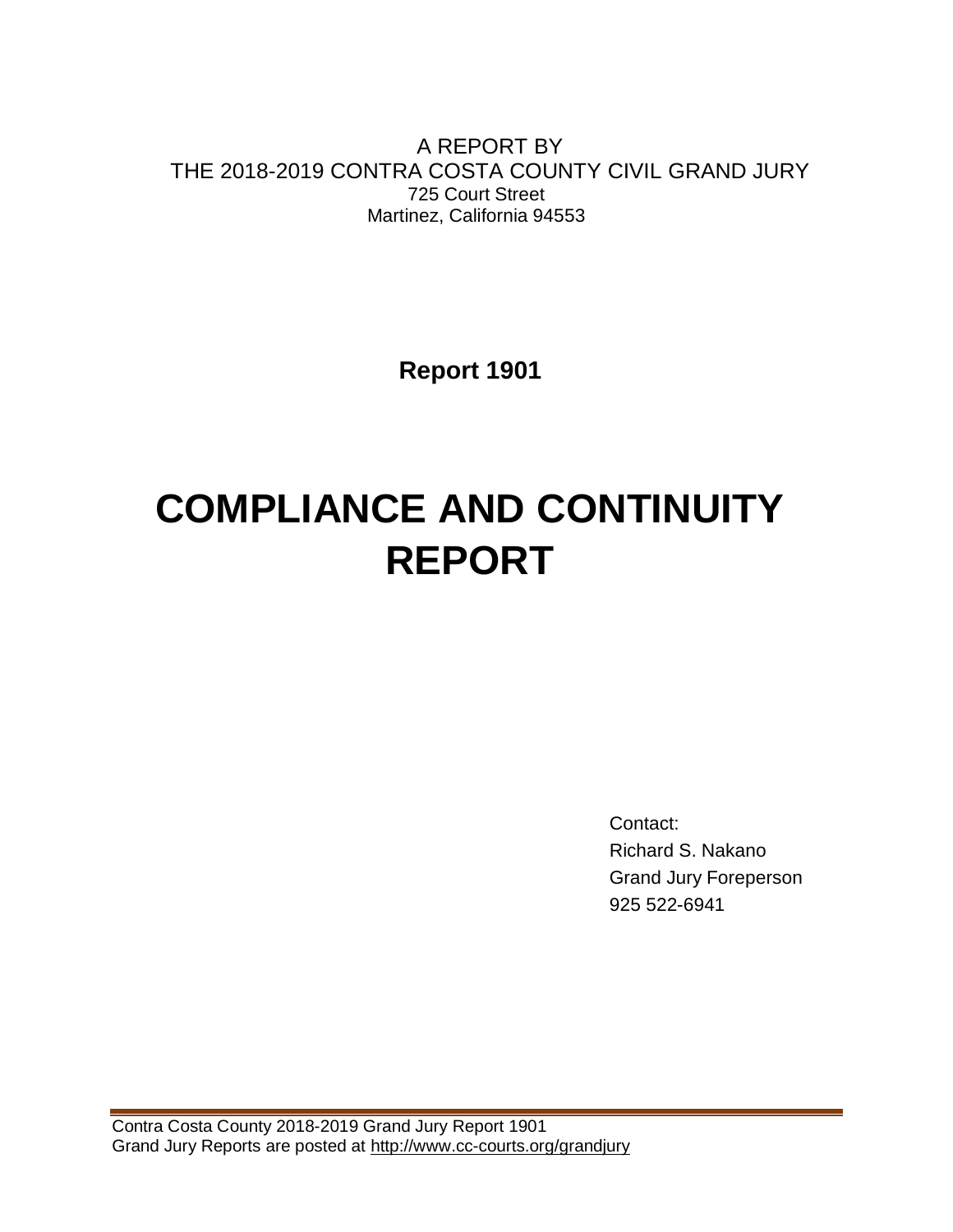# TABLE OF CONTENTS

| 1802 | LOS MEDANOS COMMUNITY HEALTHCARE DISTRICT                                  | 3  |
|------|----------------------------------------------------------------------------|----|
| 1803 | <b>VOTING SECURITY</b><br>Integrity And Transparency                       | 4  |
| 1804 | <b>BART CRIME AND TRANSPARENCY</b>                                         | 6  |
| 1805 | EFFECTIVENESS OF IT OPERATIONS IN COUNTY GOVERNMENT                        | -7 |
| 1806 | THE OPIOID CRISIS<br><b>Dying For Treatment</b>                            | 9  |
| 1807 | MINIMIZING SCHOOL CASUALTIES DURING AN ACTIVE<br><b>SHOOTER INCIDENT</b>   | 11 |
| 1808 | <b>JOINT POWERS AUTHORITIES</b>                                            | 12 |
| 1809 | <b>COMMUNITY REENTRY FROM JAIL</b>                                         | 17 |
| 1810 | CHRONIC ABSENTEEISM IN WEST CONTRA COSTA COUNTY<br><b>SCHOOL DISTRICTS</b> | 19 |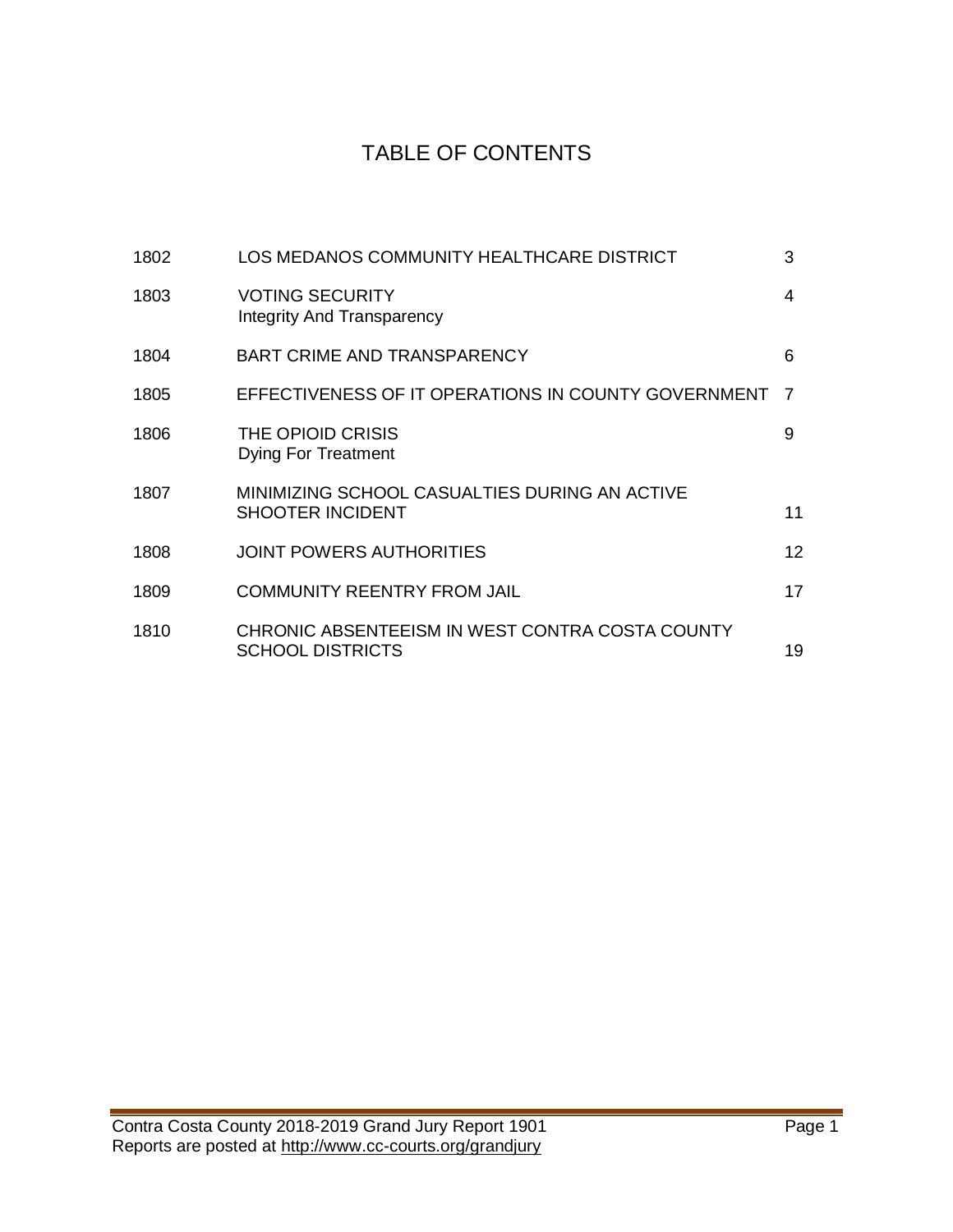# **CONTRA COSTA COUNTY CIVIL GRAND JURY REPORT 1901**

# COMPLIANCE AND CONTINUITY REPORT

The Contra Costa County Civil Grand Jury is impaneled annually to investigate city and county government, special districts and certain non-profit corporations to ensure that their functions are performed in a lawful, economical and efficient manner. Findings and recommendations developed from these investigations are contained in the reports signed by the Civil Grand Jury Foreperson and the Grand Jury Judge. Responses to these reports must be made within certain time constraints and in accordance with specific formats pursuant to 933 and 933.05 of the California Penal Code. These responses to the recommendations must include one of the following legally permitted options:

- The recommendation has been implemented
- The recommendation has not yet been implemented, but will be implemented in the future
- The recommendation requires further analysis
- The recommendation will not be implemented because it is not warranted or is not reasonable

The 2018-2019 Civil Grand Jury reviewed 9 reports from the 2017-2018 Civil Grand Jury. There were 39 letters, with copies of applicable reports, mailed to the different entities from which responses were required. These 9 reports made a cumulative total of 102 recommendations to the various recipients, of which 38 responses (37%) stated that the recommendation(s) have been or will shortly be implemented and 20 (20%) responses stated that the recommendation required further analysis. For further explanation and clarification of subject responses to recommendations, refer to their full responses posted online. Responses to the 2017-2018 Grand Jury reports are posted on the Contra Costa County Grand Jury Website in their entirety and can be viewed at:

## <http://www.cc-courts.org/civil/grand-jury-reports.aspx>

The Grand Jury believes it is important for future Grand Juries to continue to review these responses and to be vigilant in seeing that recommendations that have been accepted and are implemented. In this manner, the commitment and hard work of past and future Grand Juries will result in positive changes for the citizens of Contra Costa County.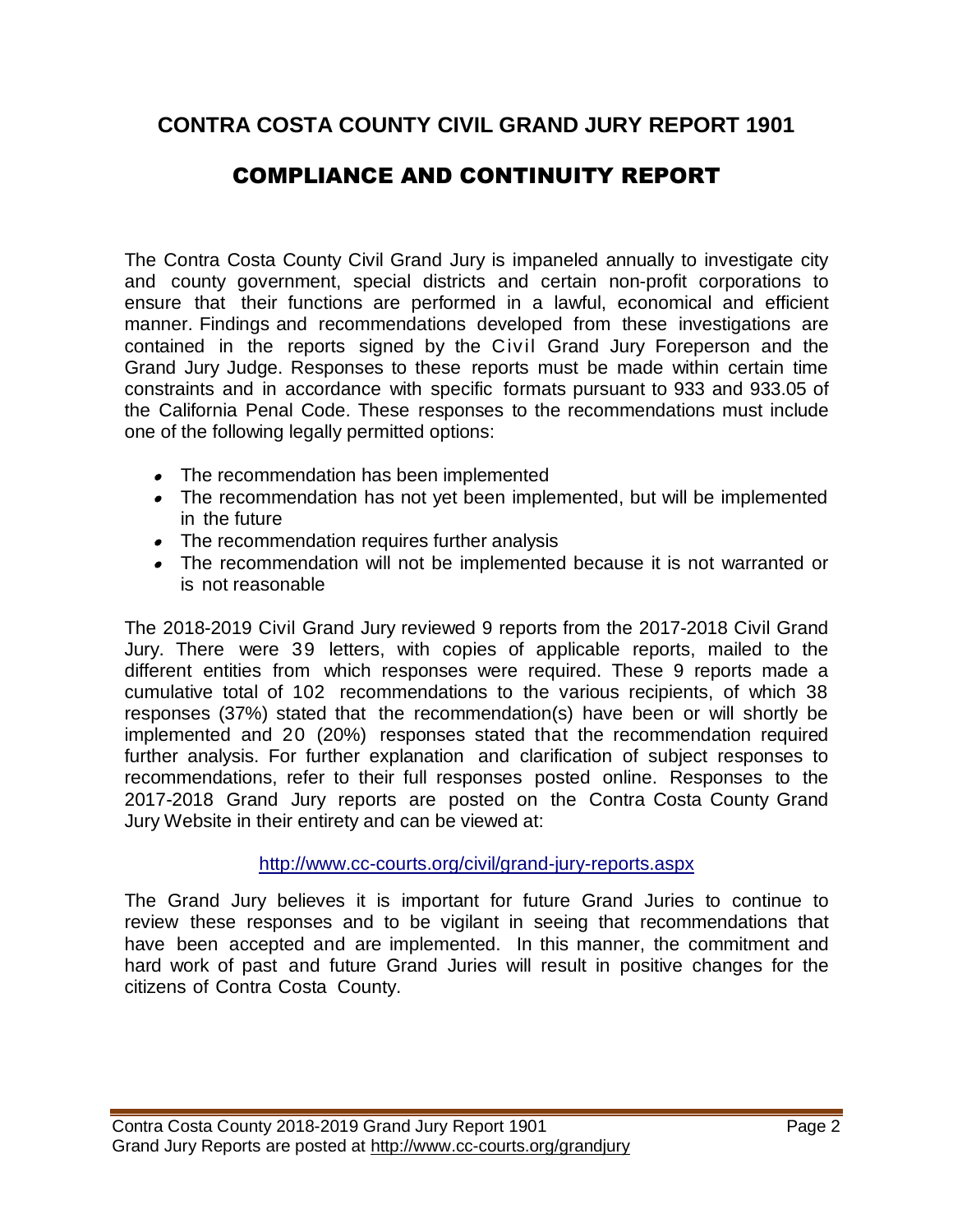# **CONTRA COSTA COUNTY CIVIL GRAND JURY REPORT 1802** LOS MEDANOS COMMUNITY HEALTHCARE DISTRICT

*Recommendation #1: LAFCO should consider dissolving the LMCHD by December 2018 and assigning all the assets, rights, and responsibilities to the County as the successor to LMCHD.* 

| <b>RESPONDENT</b>                 | <b>RESPONSE</b>                                 |
|-----------------------------------|-------------------------------------------------|
| Local Agency Formation Commission | The recommendation requires further<br>analysis |

*Recommendation #2: The Board of Supervisors should consider maintaining grant funding levels for healthcare programs upon dissolution of LMCHD.* 

| <b>RESPONDENT</b>                               | <b>RESPONSE</b>                            |
|-------------------------------------------------|--------------------------------------------|
| <b>Contra Costa County Board of Supervisors</b> | The recommendation has been<br>implemented |

*Recommendation #3: The Board of Supervisors should consider using any savings from LMCHD dissolution to improve and expand healthcare programs once appointed as the successor to LMCHD.* 

| <b>RESPONDENT</b>                        | <b>RESPONSE</b>                            |
|------------------------------------------|--------------------------------------------|
| Contra Costa County Board of Supervisors | The recommendation has been<br>implemented |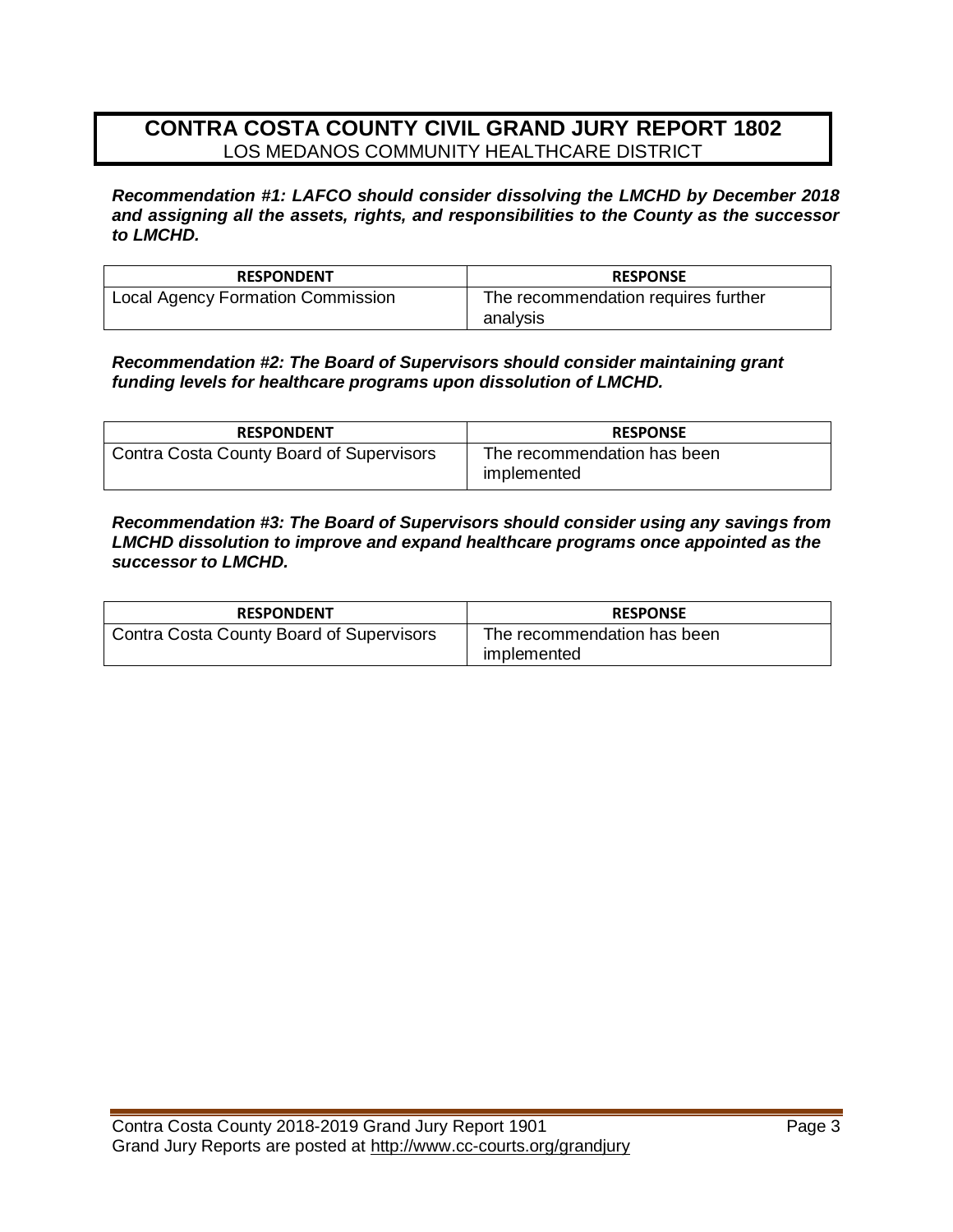## **CONTRA COSTA COUNTY CIVIL GRAND JURY REPORT 1803** VOTING SECURITY Integrity And Transparency

*Recommendation #1: The Contra Costa County Clerk-Recorders Office (CRO) should consider completing its threat and vulnerability assessment of its overall operation, and implement any recommended changes to its procedures per its current timetable – prior to the June 2018 election.* 

| <b>RESPONDENT</b>                           | <b>RESPONSE</b>                     |
|---------------------------------------------|-------------------------------------|
| Contra Costa County Clerk-Recorder's Office | The recommendation requires further |
|                                             | analysis                            |

*Recommendation #2: The Grand Jury recommends that the CRO consider updating its business continuity plan and Memorandum of Understanding with Sacramento County prior to the June 2018 election, and then test the plan's effectiveness on a regular basis.* 

| <b>RESPONDENT</b>                           | <b>RESPONSE</b>                                                                              |
|---------------------------------------------|----------------------------------------------------------------------------------------------|
| Contra Costa County Clerk-Recorder's Office | The recommendation has not yet been<br>implemented, but will be implemented in<br>the future |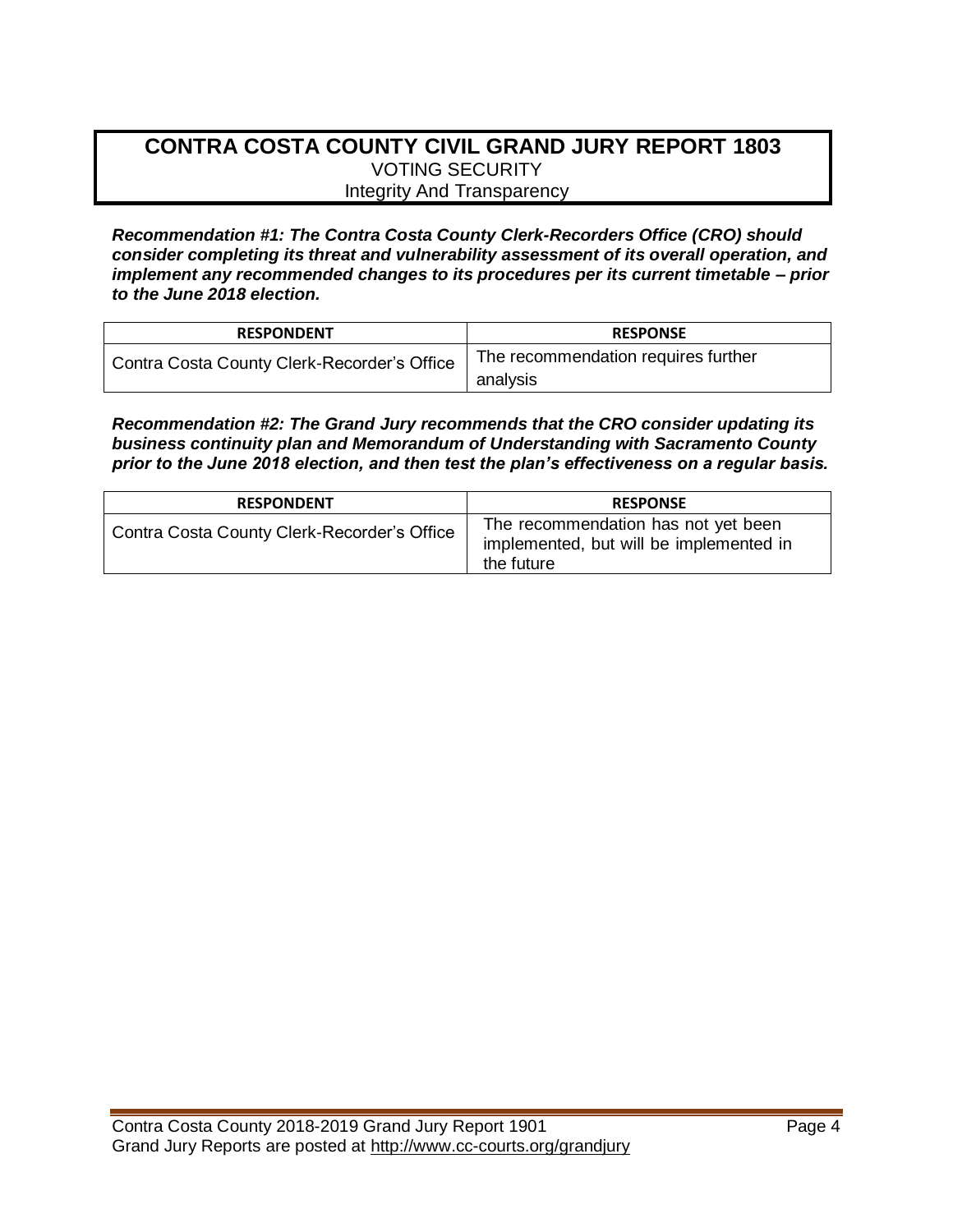# **CONTRA COSTA COUNTY CIVIL GRAND JURY REPORT 1804** BART CRIME AND TRANSPARENCY

*Recommendation #1: BART PD should consider providing permanent web links to crimemapping.com and to the subscription form for the BART Police Daily Log on the "BART Police" page (https://bart.gov/about/police) of BART.gov by September 30, 2018.* 

| <b>RESPONDENT</b>        | <b>RESPONSE</b>             |
|--------------------------|-----------------------------|
| <b>BART Police Chief</b> | The recommendation has been |
|                          | implemented                 |

*Recommendation #2: BART PD should consider reviewing their data upload process to crimemapping.com for process integrity and data completeness within the fifteen crime incident categories reported, by December 31, 2018.* 

| <b>RESPONDENT</b>        | <b>RESPONSE</b>                                                                                   |
|--------------------------|---------------------------------------------------------------------------------------------------|
| <b>BART Police Chief</b> | The recommendation will not be<br>implemented because it is not warranted<br>or is not reasonable |

*Recommendation #3: BART PD should consider offering the most recent 180 days of the BART Police Daily Log reports, with simple text search function, from a permanent web link on the "BART Police" page (https://bart.gov/about/police) of BART.gov by December 31, 2018.* 

| <b>RESPONDENT</b>        | <b>RESPONSE</b>                     |
|--------------------------|-------------------------------------|
| <b>BART Police Chief</b> | The recommendation requires further |
|                          | analvsis                            |

*Recommendation #4: BART PD should consider seeking funds at the next budget funding cycle to deploy more Community Service Officers to patrol BART stations and parking lots.* 

| <b>RESPONDENT</b>        | <b>RESPONSE</b>             |
|--------------------------|-----------------------------|
| <b>BART Police Chief</b> | The recommendation has been |
|                          | implemented                 |

*Recommendation #5: BART's Board of Directors should consider seeking funds at the next budget funding cycle to equip all parking lots and garages with adequate lighting and working video cameras.* 

| <b>RESPONDENT</b>              | <b>RESPONSE</b>             |
|--------------------------------|-----------------------------|
| <b>BART Board of Directors</b> | The recommendation has been |
|                                | implemented                 |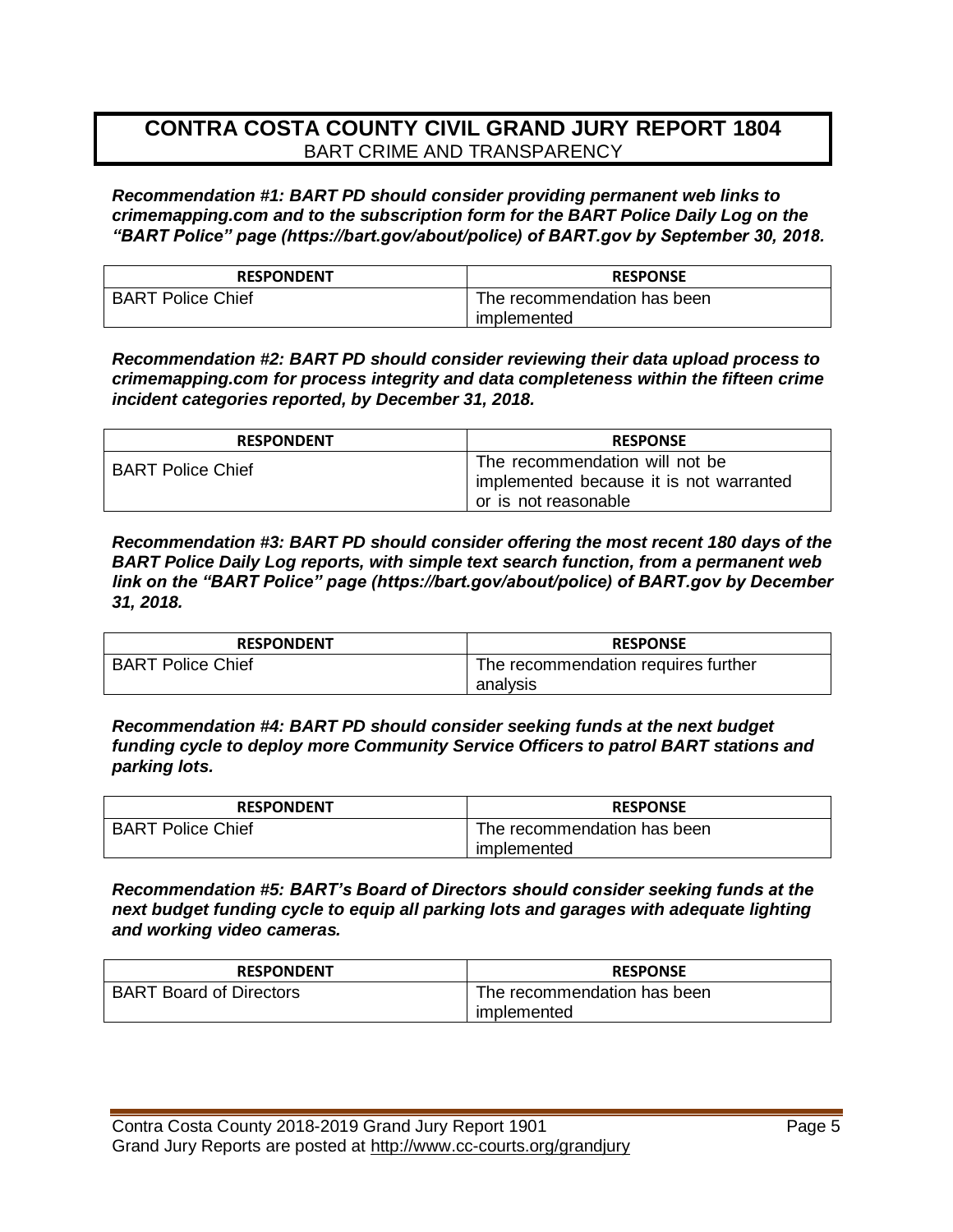*Recommendation #6: BART's Board of Directors should consider directing maintenance to make cleanliness a priority and improve the level of sanitation in stations, elevators, and restrooms. If additional personnel is needed, a request for funding may be considered for the next funding cycle.* 

| <b>RESPONDENT</b>              | <b>RESPONSE</b>             |
|--------------------------------|-----------------------------|
| <b>BART Board of Directors</b> | The recommendation has been |
|                                | implemented                 |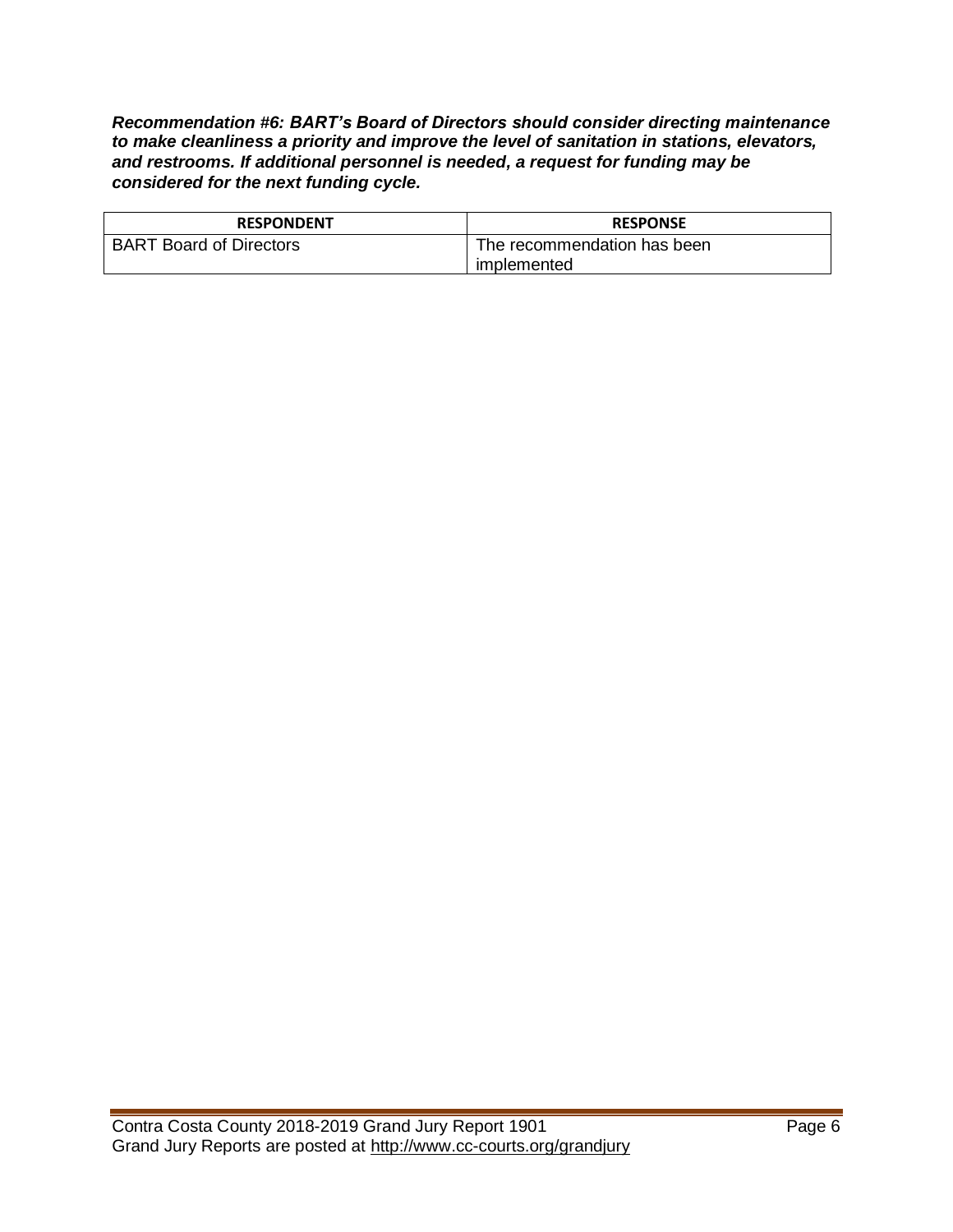# **CONTRA COSTA COUNTY CIVIL GRAND JURY REPORT 1805**  EFFECTIVENESS OF IT OPERATIONS IN COUNTY GOVERNMENT

*Recommendation #1: The BOS should consider directing the CIO to update the County's IT Strategy (last updated in 2000) by December 2018.* 

| <b>RESPONDENT</b>                        | <b>RESPONSE</b>                                                                              |
|------------------------------------------|----------------------------------------------------------------------------------------------|
| Contra Costa County Board of Supervisors | The recommendation has not yet been<br>implemented, but will be implemented in<br>the future |

*Recommendation #2: The BOS should consider seeking funds prior to the FY2019-2020 budget cycle to expand existing resources into a centralized cybersecurity unit to support and coordinate County-wide IT security activity.*

| <b>RESPONDENT</b>                        | <b>RESPONSE</b>                                                                              |
|------------------------------------------|----------------------------------------------------------------------------------------------|
| Contra Costa County Board of Supervisors | The recommendation has not yet been<br>implemented, but will be implemented in<br>the future |

*Recommendation #3: The BOS should consider directing the CIO to re-establish a County-wide governance mechanism by December 2018.* 

| <b>RESPONDENT</b>                        | <b>RESPONSE</b>                                                                              |
|------------------------------------------|----------------------------------------------------------------------------------------------|
| Contra Costa County Board of Supervisors | The recommendation has not yet been<br>implemented, but will be implemented in<br>the future |

*Recommendation #4: The BOS should consider directing the CIO to investigate policies to standardize procurement, equipment, and IT services prior to the FY2019-2020 budget cycle. Opportunities include departmental networks, and services such as email, IT security, and disaster recovery.* 

| <b>RESPONDENT</b>                        | <b>RESPONSE</b>                                 |
|------------------------------------------|-------------------------------------------------|
| Contra Costa County Board of Supervisors | The recommendation requires further<br>analysis |

*Recommendation #5: The BOS should consider directing the CIO to centralize the delivery of certain common services in time for the FY2019-2020 budget cycle. Opportunities include email, IT security, and disaster recovery.* 

| <b>RESPONDENT</b>                        | <b>RESPONSE</b>                                 |
|------------------------------------------|-------------------------------------------------|
| Contra Costa County Board of Supervisors | The recommendation requires further<br>analvsis |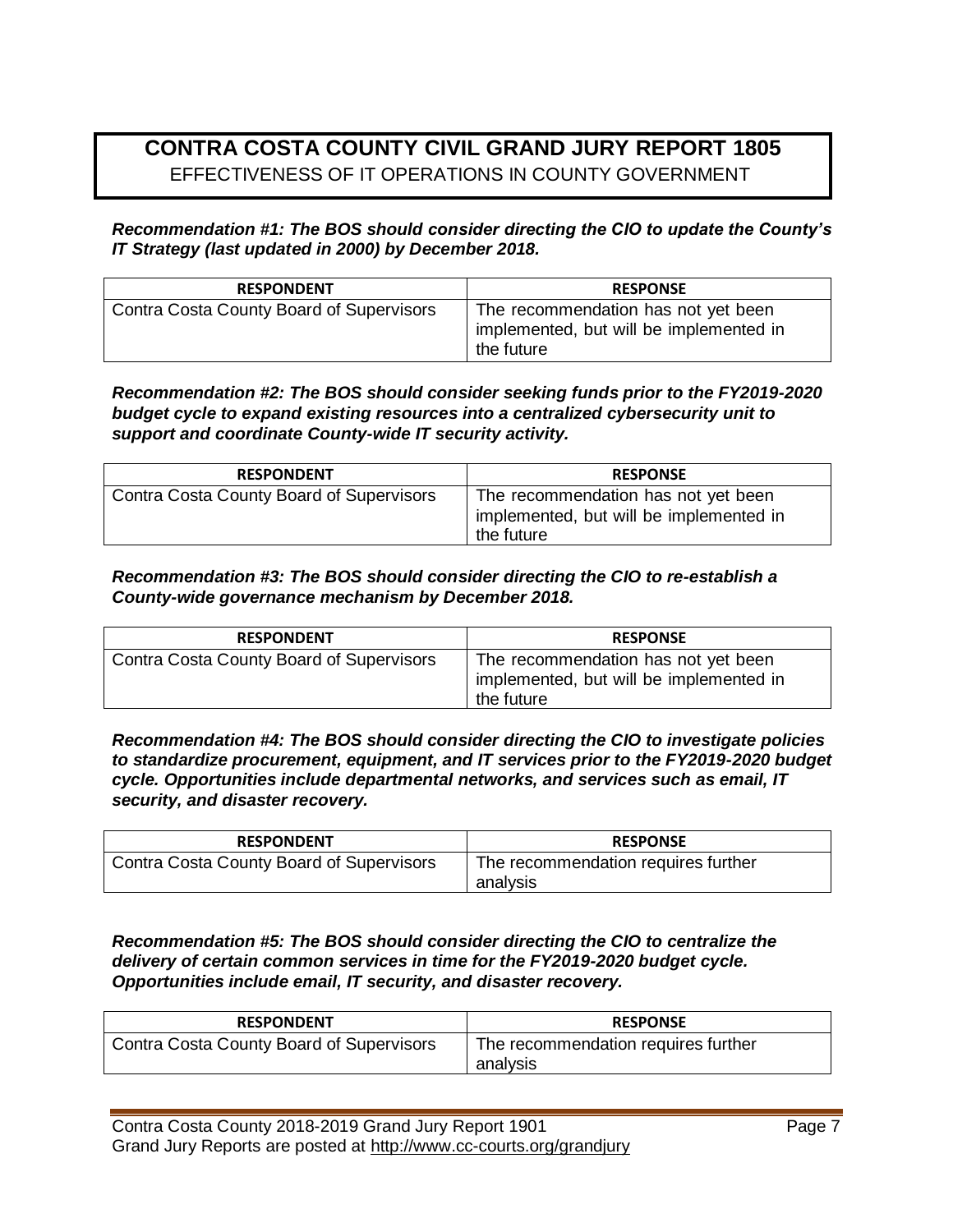### *Recommendation #6: The BOS should consider directing the CIO to conduct a review of departments' disaster recovery plans by December 2018 to ensure they are up to date and routinely tested.*

| <b>RESPONDENT</b>                        | <b>RESPONSE</b>                                                                              |
|------------------------------------------|----------------------------------------------------------------------------------------------|
| Contra Costa County Board of Supervisors | The recommendation has not yet been<br>implemented, but will be implemented in<br>the future |

*Recommendation #7: The BOS should consider presenting a consolidated IT budget for the entire County down to the department level, as part of the annual budget process, by the FY2019-2020 budget cycle.* 

| <b>RESPONDENT</b>                        | <b>RESPONSE</b>                         |
|------------------------------------------|-----------------------------------------|
| Contra Costa County Board of Supervisors | The recommendation will not be          |
|                                          | implemented because it is not warranted |
|                                          | or is not reasonable                    |

### *Recommendation #8: The BOS should consider directing the CIO to investigate improving coordination between departments of IT procurement to reduce costs, prior to the FY2019-2020 budget cycle.*

| <b>RESPONDENT</b>                        | <b>RESPONSE</b>                                                                              |
|------------------------------------------|----------------------------------------------------------------------------------------------|
| Contra Costa County Board of Supervisors | The recommendation has not yet been<br>implemented, but will be implemented in<br>the future |

#### *Recommendation #9: The BOS should consider directing the CIO to investigate establishing technology resource centers for dissemination of strategic technology knowledge and support, in order to create efficiencies and attract and retain staff. Candidate areas include cloud architecture and implementation, data management, business process automation, and cybersecurity.*

| <b>RESPONDENT</b>                        | <b>RESPONSE</b>                                                                              |
|------------------------------------------|----------------------------------------------------------------------------------------------|
| Contra Costa County Board of Supervisors | The recommendation has not yet been<br>implemented, but will be implemented in<br>the future |

*Recommendation #10: The BOS should consider directing the CIO to ensure that there is sufficient County IT project management staff with appropriate authority to effectively manage the County's large, complex software projects by December 2018.* 

| <b>RESPONDENT</b>                        | <b>RESPONSE</b>                                                                                   |
|------------------------------------------|---------------------------------------------------------------------------------------------------|
| Contra Costa County Board of Supervisors | The recommendation will not be<br>implemented because it is not warranted<br>or is not reasonable |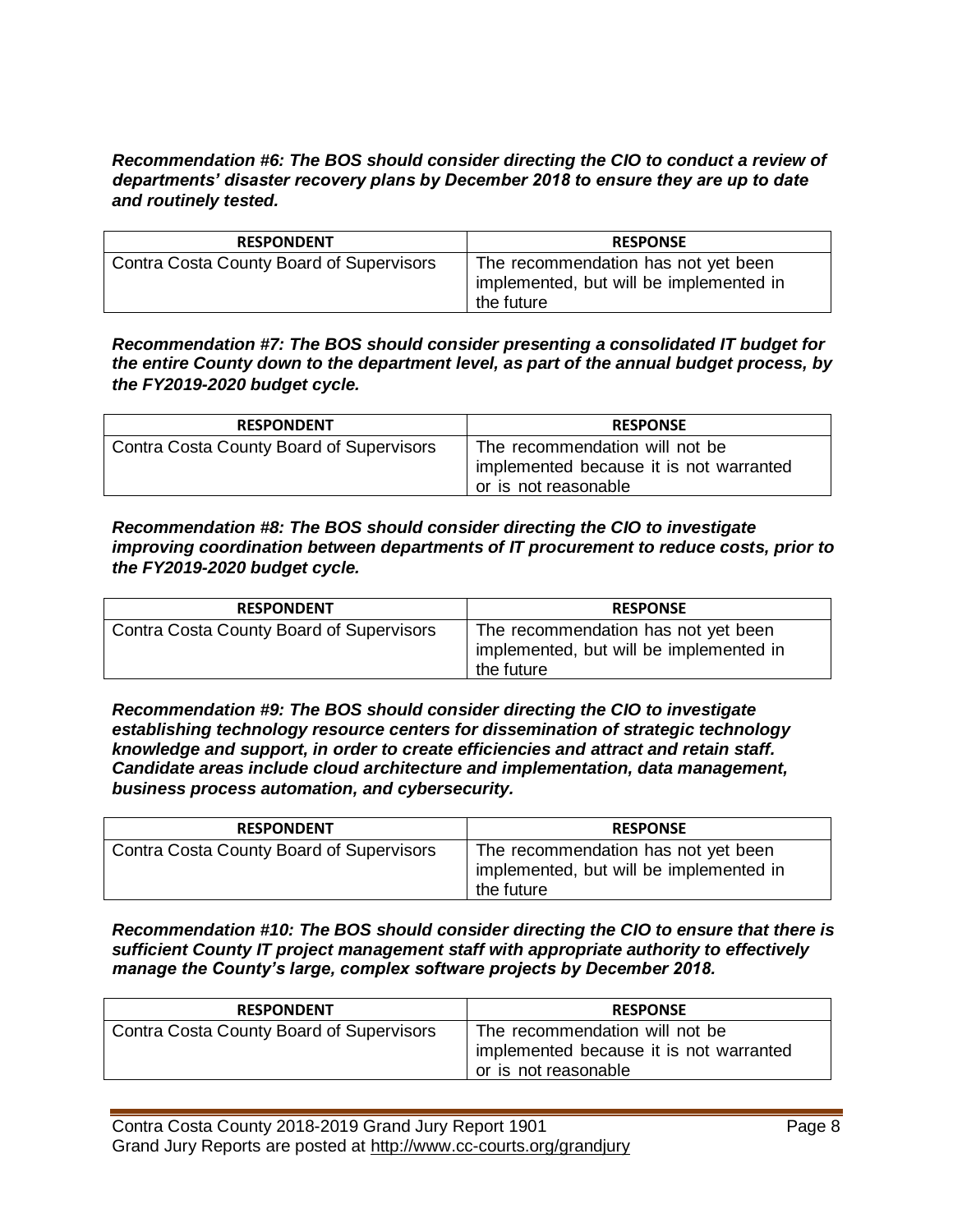# **CONTRA COSTA COUNTY CIVIL GRAND JURY REPORT 1806** THE OPIOID CRISIS Dying For Treatment

*Recommendation #1: The BOS should consider requesting Behavioral Health Services to develop a plan by December 2018 to motivate more physicians to complete their qualifications for a waiver to prescribe and dispense buprenorphine starting in 2019.* 

| <b>RESPONDENT</b>                        | <b>RESPONSE</b>                                                                              |
|------------------------------------------|----------------------------------------------------------------------------------------------|
| Contra Costa County Board of Supervisors | The recommendation has not yet been<br>implemented, but will be implemented in<br>the future |

*Recommendation #2: The BOS should consider seeking funds, in the FY2019-2020 budget, for Behavioral Health Services to offer the course "Buprenorphine Treatment: Training for Multidisciplinary Addiction Professions" or equivalent to all of the County's public medical care providers starting July 1, 2019.*

| <b>RESPONDENT</b>                               | <b>RESPONSE</b>                                 |
|-------------------------------------------------|-------------------------------------------------|
| <b>Contra Costa County Board of Supervisors</b> | The recommendation requires further<br>analvsis |

*Recommendation #3: The BOS should consider seeking funds, in the FY2019-2020 budget, for Behavioral Health Services to hire more buprenorphine clinicians beginning July1, 2019.* 

| <b>RESPONDENT</b>                               | <b>RESPONSE</b>                                 |
|-------------------------------------------------|-------------------------------------------------|
| <b>Contra Costa County Board of Supervisors</b> | The recommendation requires further<br>analysis |

*Recommendation #4: The BOS should consider requesting the Alcohol and Other Drugs Services (AODS) division of Behavioral Health Services to use funds available under the California Marijuana Tax Fund legislation (AB 1748) for in-county adolescent outpatient and residential inpatient treatment.* 

| <b>RESPONDENT</b>                        | <b>RESPONSE</b>                                 |
|------------------------------------------|-------------------------------------------------|
| Contra Costa County Board of Supervisors | The recommendation requires further<br>analysis |

*Recommendation #5: The Contra Costa County Office of Education should consider seeking funds, in the FY2019-2020 budget, to provide free NARCAN kits in all County school districts.* 

| <b>RESPONDENT</b>                       | <b>RESPONSE</b>                                 |
|-----------------------------------------|-------------------------------------------------|
| Contra Costa County Office of Education | The recommendation requires further<br>analysis |

### *Recommendation #6: The BOS should consider seeking funds, in the FY2019-2020*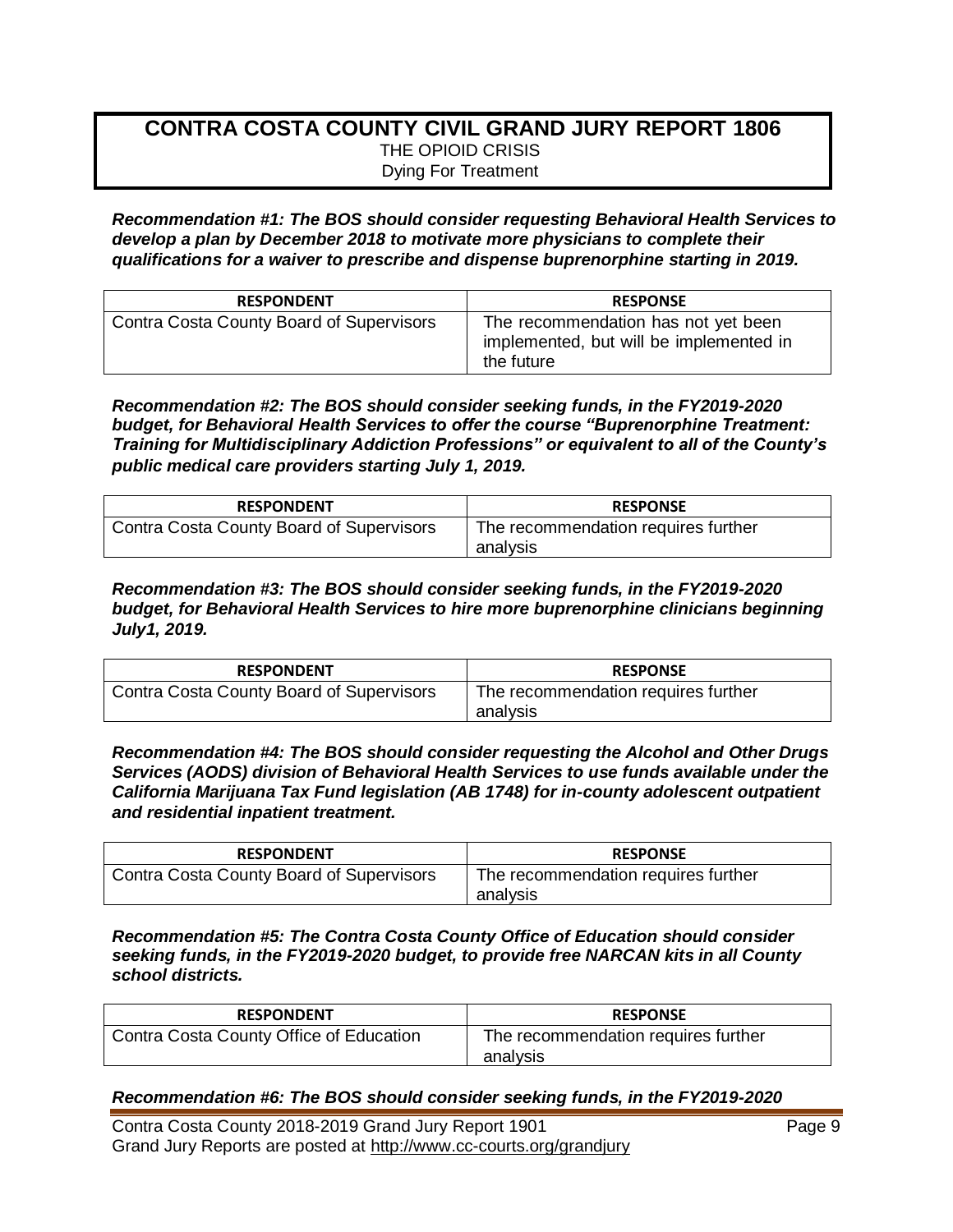*budget, for Behavioral Health Services to develop a plan to increase clinical treatment of substance use disorders in the three detention facilities.* 

| <b>RESPONDENT</b>                        | <b>RESPONSE</b>                                 |
|------------------------------------------|-------------------------------------------------|
| Contra Costa County Board of Supervisors | The recommendation requires further<br>analysis |

*Recommendation #7: The BOS should consider seeking funds, in the FY2019-2020 budget, for Behavioral Health Services to develop and deliver educational campaigns to improve public awareness of the County's opioid addiction crisis and available treatment options, starting July 1, 2019.* 

| <b>RESPONDENT</b>                        | <b>RESPONSE</b>                                 |
|------------------------------------------|-------------------------------------------------|
| Contra Costa County Board of Supervisors | The recommendation requires further<br>analysis |

*Recommendation #8: The BOS should consider seeking funds, in the FY2019-2020 budget, for Behavioral Health Services to use multiple modes of communication such as news media, social media, community TV/Radio, and billboards, with a positive message to help alleviate the stigma of OUD, starting July 1, 2019.* 

| <b>RESPONDENT</b>                        | <b>RESPONSE</b>                                 |
|------------------------------------------|-------------------------------------------------|
| Contra Costa County Board of Supervisors | The recommendation requires further<br>analysis |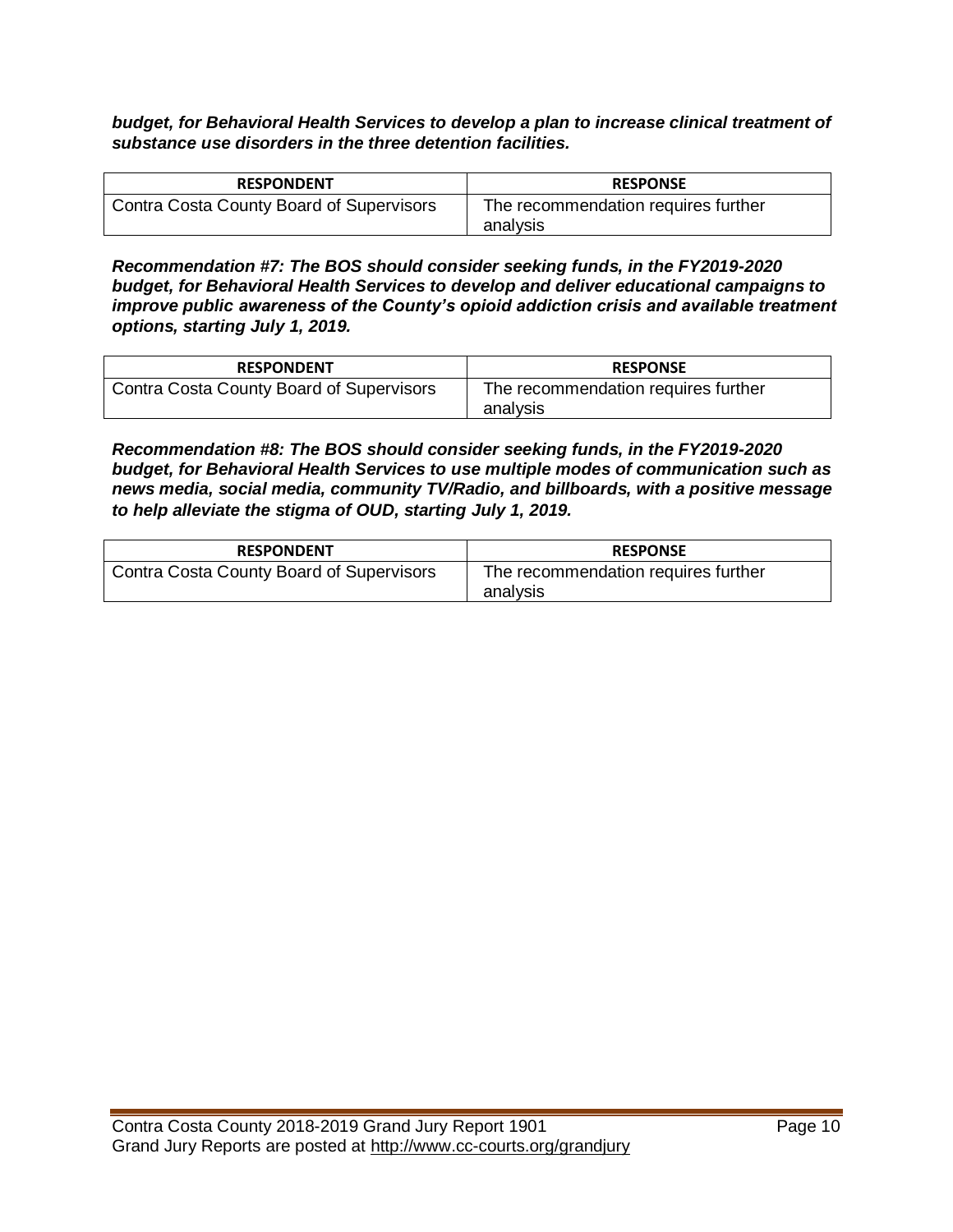# **CONTRA COSTA COUNTY CIVIL GRAND JURY REPORT 1807** MINIMIZING SCHOOL CASUALTIES DURING AN ACTIVE SHOOTER INCIDENT

*Recommendation #1: The County Fire Protection District Board of Directors should consider seeking funds, in time for the FY2019-2020 budget cycle, to finance ballistic protection gear for Fire District paramedics.* 

| <b>RESPONDENT</b>                                   | <b>RESPONSE</b>                     |
|-----------------------------------------------------|-------------------------------------|
| <b>Contra Costa County Fire Protection District</b> | The recommendation requires further |
| <b>Board of Directors</b>                           | analysis                            |

*Recommendation #2: The County Board of Supervisors should consider continuing to fund the training (provided by the Office of the Sheriff) of all Fire District paramedics to operate in Warm Zones.* 

| <b>RESPONDENT</b>                               | <b>RESPONSE</b>                                 |
|-------------------------------------------------|-------------------------------------------------|
| <b>Contra Costa County Board of Supervisors</b> | The recommendation requires further<br>analysis |

*Recommendation #3: The Governing Board of the AUHSD should consider requiring all four high schools, by November 1, 2018, to begin working directly with local police to develop specific written guidelines for teachers and students on how to respond to a classroom break-in by an active shooter.* 

| <b>RESPONDENT</b>            | <b>RESPONSE</b>                            |
|------------------------------|--------------------------------------------|
| Governing Board of the AUHSD | The recommendation has been<br>implemented |

*Recommendation #4: The Governing Board of the AUHSD should consider implementing, by April 1, 2019, all active shooter guidelines jointly developed with local police.* 

| <b>RESPONDENT</b>            | <b>RESPONSE</b>                            |
|------------------------------|--------------------------------------------|
| Governing Board of the AUHSD | The recommendation has been<br>implemented |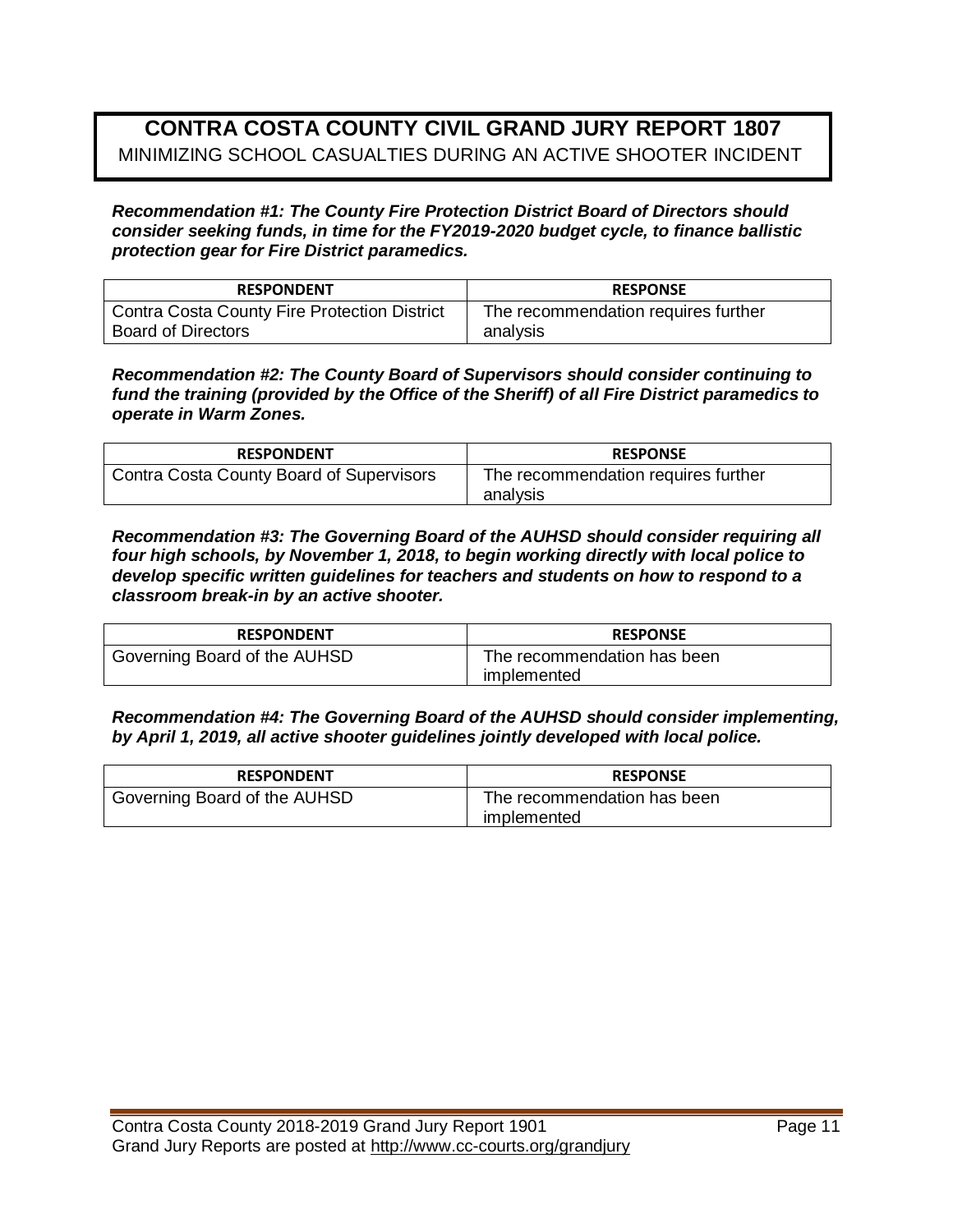# **CONTRA COSTA COUNTY CIVIL GRAND JURY REPORT 1808** JOINT POWERS AUTHORITIES

#### *Recommendation #1: All cities with JPAs in the County should confirm their compliance with Gov. Codes Sections 6505 by submitting the required audit report to the County Auditor by December 31, 2018.*

| <b>RESPONDENT</b>       | <b>RESPONSE</b>                                                                                |
|-------------------------|------------------------------------------------------------------------------------------------|
| City of Antioch         | The recommendation has not yet been<br>implemented, but will be implemented in<br>the future   |
| City of Brentwood       | The recommendation has been<br>implemented                                                     |
| City of Clayton         | The recommendation has not yet been<br>implemented, but will be implemented in<br>the future   |
| City of Concord         | The recommendation has been<br>implemented                                                     |
| <b>Town of Danville</b> | The recommendation will not be<br>implemented because it is not warranted or<br>not reasonable |
| City of El Cerrito      | The recommendation will not be<br>implemented because it is not warranted or<br>not reasonable |
| City of Hercules        | The recommendation will not be<br>implemented because it is not warranted or<br>not reasonable |
| City of Lafayette       | The recommendation will not be<br>implemented because it is not warranted or<br>not reasonable |
| City of Martinez        | The recommendation will not be<br>implemented because it is not warranted or<br>not reasonable |
| Town of Moraga          | The recommendation will not be<br>implemented because it is not warranted or<br>not reasonable |
| City of Oakley          | The recommendation has been<br>implemented                                                     |
| City of Orinda          | The recommendation will not be<br>implemented because it is not warranted or<br>not reasonable |
| City of Pinole          | The recommendation will not be<br>implemented because it is not warranted or<br>not reasonable |
| City of Pittsburg       | The recommendation has not yet been<br>implemented, but will be implemented in<br>the future   |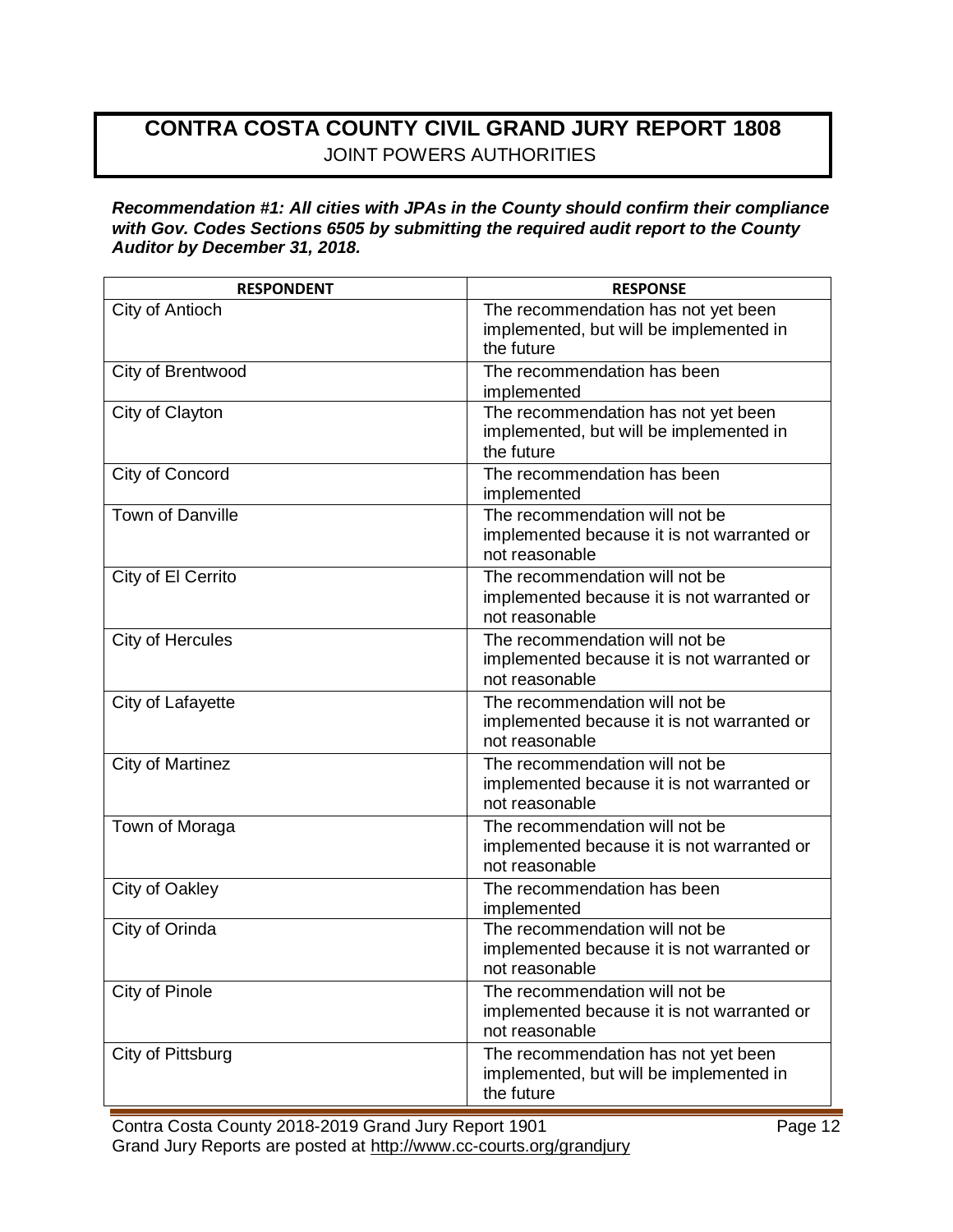| City of Pleasant Hill | The recommendation has not yet been<br>implemented, but will be implemented in<br>the future   |
|-----------------------|------------------------------------------------------------------------------------------------|
| City of Richmond      | The recommendation will not be<br>implemented because it is not warranted or<br>not reasonable |
| City of San Pablo     | The recommendation has not yet been<br>implemented, but will be implemented in<br>the future   |
| City of San Ramon     | The recommendation will not be<br>implemented because it is not warranted or<br>not reasonable |
| City of Walnut Creek  | The recommendation will not be<br>implemented because it is not warranted or<br>not reasonable |

*Recommendation #2: The Auditor-Controller under Health and Safety Code Sections 34182-34188.8, should consider a review of JPAs under ABx1.26 (dissolution of redevelopment agencies and the designation of Successor Agencies) by June 30, 2019 to determine any violation of the prohibition on taking on new redevelopment or debt.* 

| <b>RESPONDENT</b>                             | <b>RESPONSE</b>                                                                                |
|-----------------------------------------------|------------------------------------------------------------------------------------------------|
| <b>Contra Costa County Auditor-Controller</b> | The recommendation will not be<br>implemented because it is not warranted or<br>not reasonable |

*Recommendation #3: The Auditor-Controller should consider posting on its website all financial and organizational data received from JPAs associated with an RDA or their Successor Agency in a manner readily available to the public by September 30, 2018.* 

| <b>RESPONDENT</b>                             | <b>RESPONSE</b>                                                                                |
|-----------------------------------------------|------------------------------------------------------------------------------------------------|
| <b>Contra Costa County Auditor-Controller</b> | The recommendation will not be<br>implemented because it is not warranted or<br>not reasonable |

*Recommendation #4:* The 11 cities that are members of a JPA associated with an RDA or their Successor Agencies should consider confirming their compliance with the provisions of Abx1.26 (Gov. Codes Sections 34177 et seq.) and report their findings and any corrective actions to the Auditor-Controller's office by December 31, 2018.

| <b>RESPONDENT</b> | <b>RESPONSE</b>                            |
|-------------------|--------------------------------------------|
| City of Antioch   | The recommendation requires further        |
|                   | analysis                                   |
| City of Brentwood | The recommendation has been                |
|                   | implemented                                |
| City of Concord   | The recommendation will not be             |
|                   | implemented because it is not warranted or |
|                   | not reasonable                             |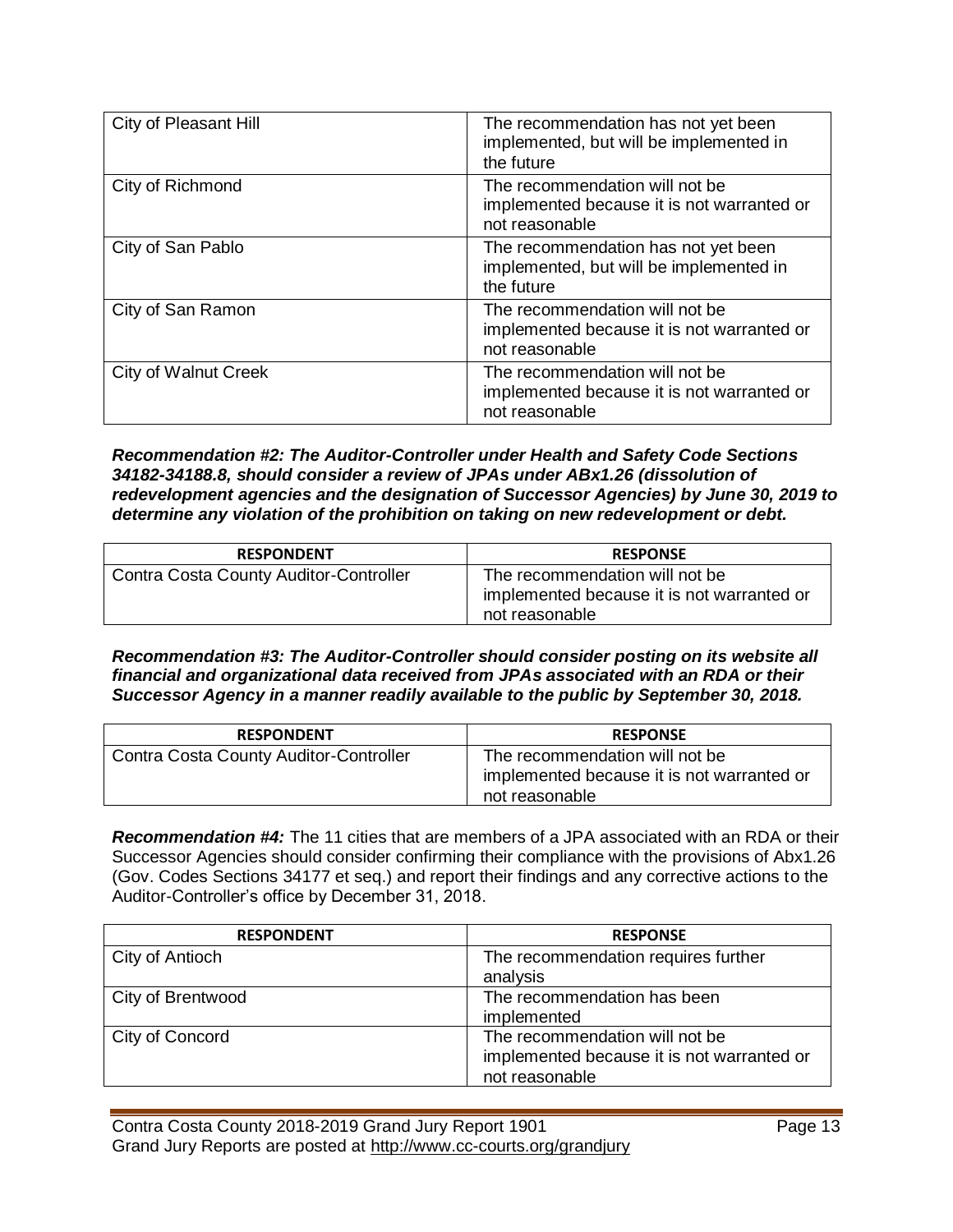| City of El Cerrito    | The recommendation will not be                                                                 |
|-----------------------|------------------------------------------------------------------------------------------------|
|                       | implemented because it is not warranted or<br>not reasonable                                   |
| City of Hercules      | The recommendation will not be<br>implemented because it is not warranted or<br>not reasonable |
| City of Lafayette     | The recommendation will not be<br>implemented because it is not warranted or<br>not reasonable |
| City of Pinole        | The recommendation will not be<br>implemented because it is not warranted or<br>not reasonable |
| City of Pleasant Hill | The recommendation has not yet been<br>implemented, but will be implemented in<br>the future   |
| City of Richmond      | The recommendation has not yet been<br>implemented, but will be implemented in<br>the future   |
| City of San Pablo     | The recommendation has not yet been<br>implemented, but will be implemented in<br>the future   |
| City of San Ramon     | The recommendation has not yet been<br>implemented, but will be implemented in<br>the future   |

*Recommendation #5:* All cities with JPAs should consider making special efforts, such as special mailings to taxpayers, website postings and announcements in local media, to communicate JPA debt decisions and audit reports to the public beyond simple notifications by December 31, 2018.

| <b>RESPONDENT</b>       | <b>RESPONSE</b>                                                                                |
|-------------------------|------------------------------------------------------------------------------------------------|
| City of Antioch         | The recommendation will not be<br>implemented because it is not warranted or<br>not reasonable |
| City of Brentwood       | The recommendation will not be<br>implemented because it is not warranted or<br>not reasonable |
| City of Clayton         | The recommendation will not be<br>implemented because it is not warranted or<br>not reasonable |
| City of Concord         | The recommendation will not be<br>implemented because it is not warranted or<br>not reasonable |
| <b>Town of Danville</b> | The recommendation will not be<br>implemented because it is not warranted or<br>not reasonable |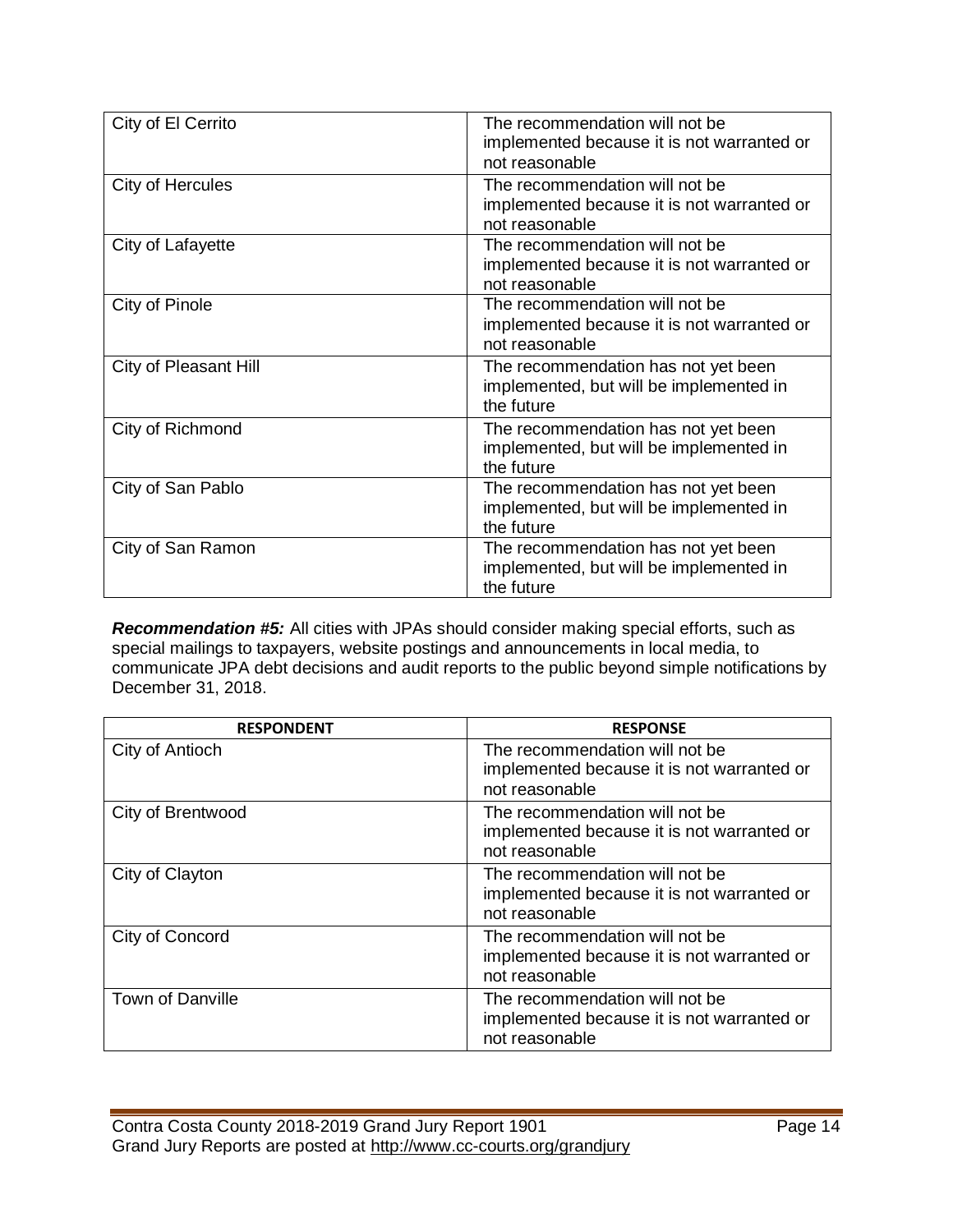| City of El Cerrito          | The recommendation will not be<br>implemented because it is not warranted or<br>not reasonable |
|-----------------------------|------------------------------------------------------------------------------------------------|
| City of Hercules            | The recommendation will not be<br>implemented because it is not warranted or<br>not reasonable |
| City of Lafayette           | The recommendation will not be<br>implemented because it is not warranted or<br>not reasonable |
| City of Martinez            | The recommendation will not be<br>implemented because it is not warranted or<br>not reasonable |
| Town of Moraga              | The recommendation will not be<br>implemented because it is not warranted or<br>not reasonable |
| City of Oakley              | The recommendation will not be<br>implemented because it is not warranted or<br>not reasonable |
| City of Orinda              | The recommendation will not be<br>implemented because it is not warranted or<br>not reasonable |
| City of Pinole              | The recommendation will not be<br>implemented because it is not warranted or<br>not reasonable |
| City of Pittsburg           | The recommendation will not be<br>implemented because it is not warranted or<br>not reasonable |
| City of Pleasant Hill       | The recommendation has not yet been<br>implemented, but will be implemented in<br>the future   |
| City of Richmond            | The recommendation will not be<br>implemented because it is not warranted or<br>not reasonable |
| City of San Pablo           | The recommendation has not yet been<br>implemented, but will be implemented in<br>the future   |
| City of San Ramon           | The recommendation will not be<br>implemented because it is not warranted or<br>not reasonable |
| <b>City of Walnut Creek</b> | The recommendation will not be<br>implemented because it is not warranted or<br>not reasonable |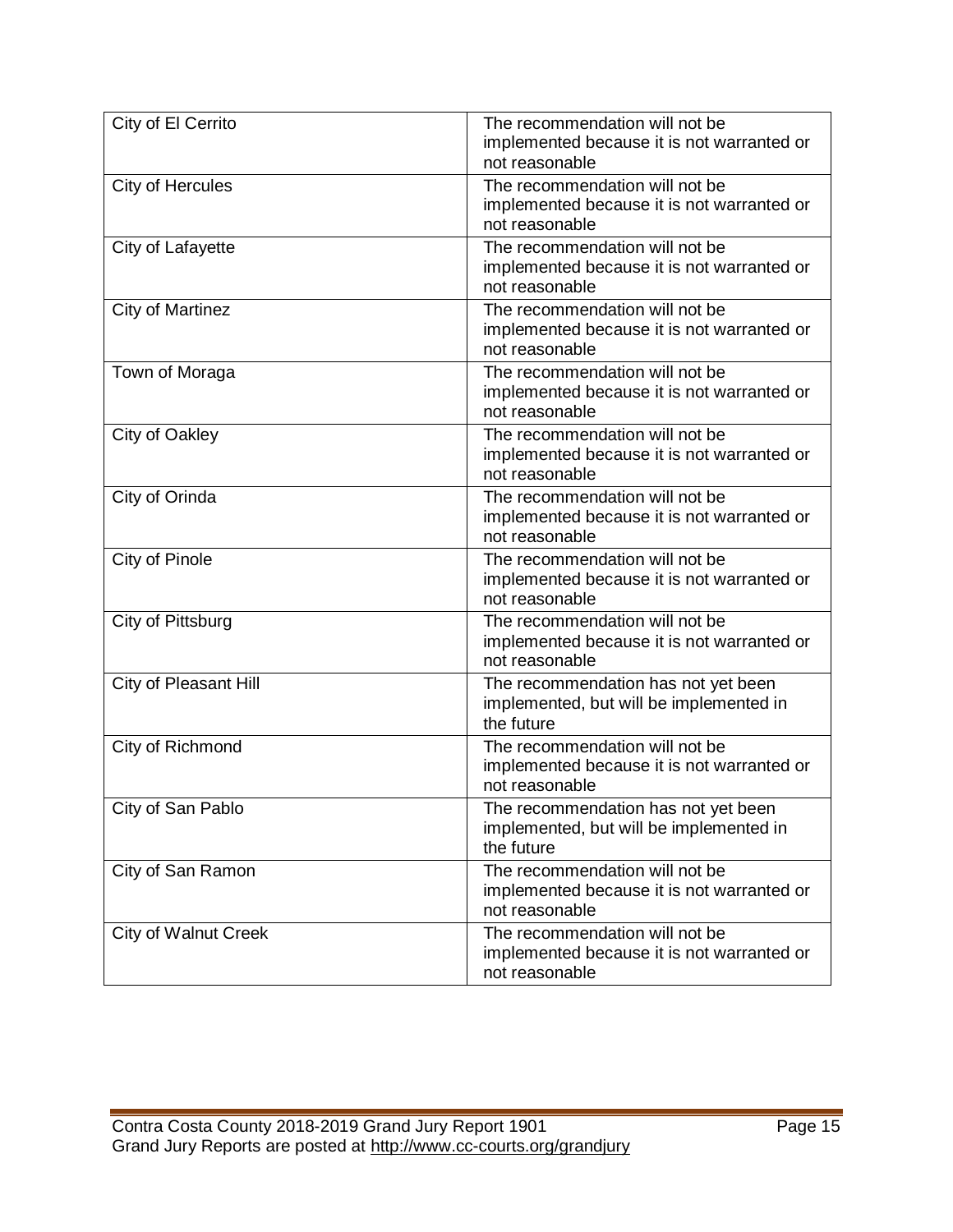## *Recommendation #6: Contra Costa County LAFCO should consider seeking funds to expand their focus to include County Financial JPAs by September 1, 2019.*

| <b>RESPONDENT</b>                                   | <b>RESPONSE</b>                                                                                |
|-----------------------------------------------------|------------------------------------------------------------------------------------------------|
| <b>Local Agency Formation Commission</b><br>(LAFCO) | The recommendation will not be<br>implemented because it is not warranted or<br>not reasonable |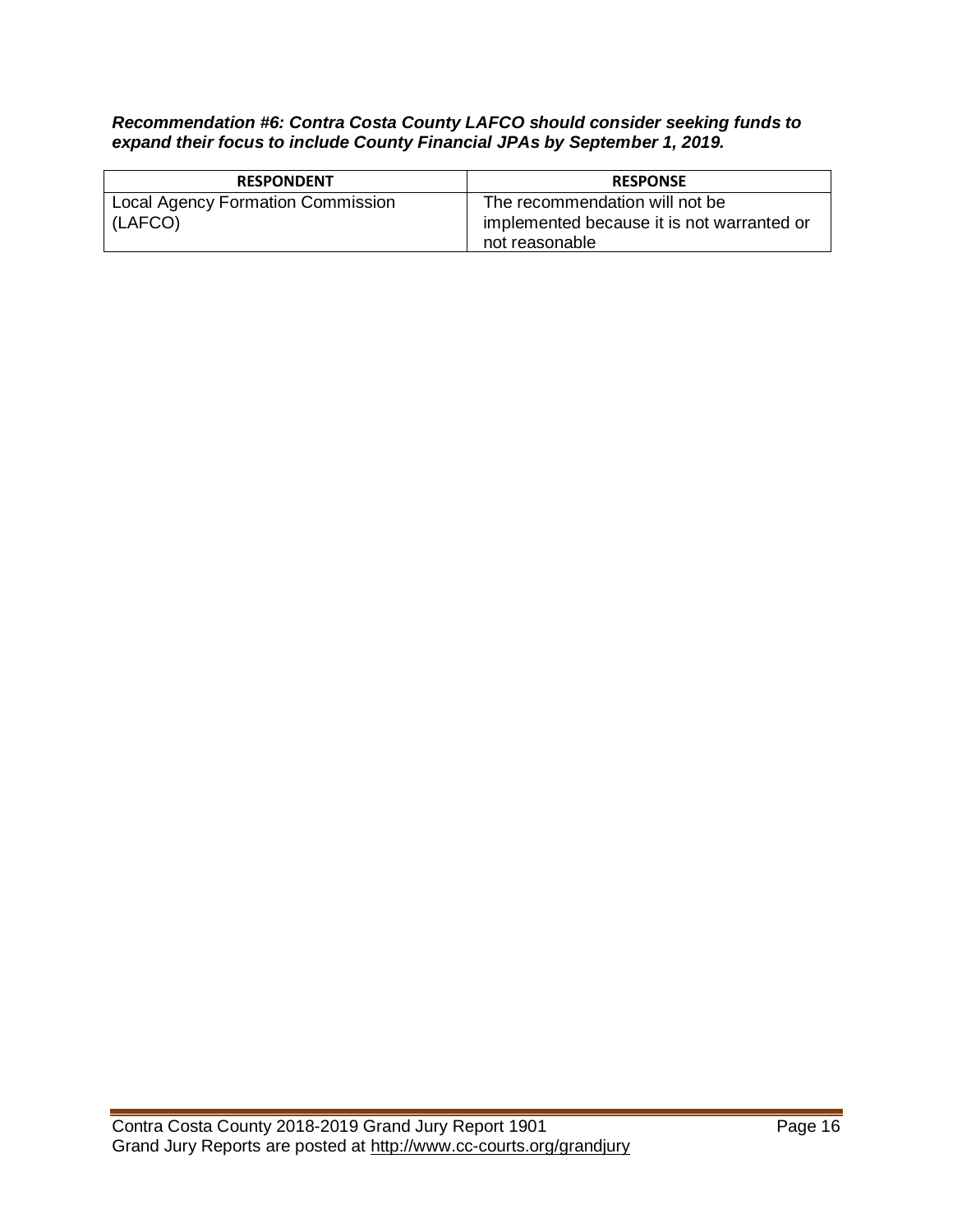# **CONTRA COSTA COUNTY CIVIL GRAND JURY REPORT 1809**  COMMUNITY REENTRY FROM JAIL

*Recommendation #1: The BOS should consider seeking funds, in time for the FY2019- 2020 budget cycle, for adoption of the SAFE database system (or equivalent) countywide, for implementing, tracking, and evaluating reentry services.* 

| <b>RESPONDENT</b>                        | <b>RESPONSE</b>                                                                                   |
|------------------------------------------|---------------------------------------------------------------------------------------------------|
| Contra Costa County Board of Supervisors | The recommendation will not be<br>implemented because it is not warranted or<br>is not reasonable |

*Recommendation #2:* **The BOS should consider seeking funds, in time for the FY2019- 2020 budget cycle, to sponsor annual or semiannual Job and Resource Fairs, modeled after the current WCDF Job and Resource Fairs, to serve those who have been released from incarceration.** 

| <b>RESPONDENT</b>                        | <b>RESPONSE</b>                                  |
|------------------------------------------|--------------------------------------------------|
| Contra Costa County Board of Supervisors | This recommendation requires further<br>analysis |

*Recommendation #3: The BOS should consider seeking funds, in time for the FY2019- 2020 budget cycle, for additional Reentry Transition Specialists, in support of reentry programs.* 

| <b>RESPONDENT</b>                        | <b>RESPONSE</b>                                                                                      |
|------------------------------------------|------------------------------------------------------------------------------------------------------|
| Contra Costa County Board of Supervisors | The recommendation will not be<br>implemented because it is not warranted or<br>it is not reasonable |

**Recommendation #4: The BOS should consider requesting the Community Corrections Partnership, in consultation with the County's Council on Homelessness, to provide a report to the BOS prior to June 30, 2019, on the housing needs of AB109 offenders and the current availability and utilization rates of AB109-related housing programs, including any relevant recommendations.**

| <b>RESPONDENT</b>                        | <b>RESPONSE</b>                                                                                   |
|------------------------------------------|---------------------------------------------------------------------------------------------------|
| Contra Costa County Board of Supervisors | The recommendation will not be<br>implemented because it is not warranted or<br>is not reasonable |

*Recommendation #5: The BOS should consider requesting the Community Corrections Partnership to develop a five-year plan, in time for the FY2019-2020 budget cycle, to provide funding for transitional housing resources to ensure that inmates released from jail do not become homeless.*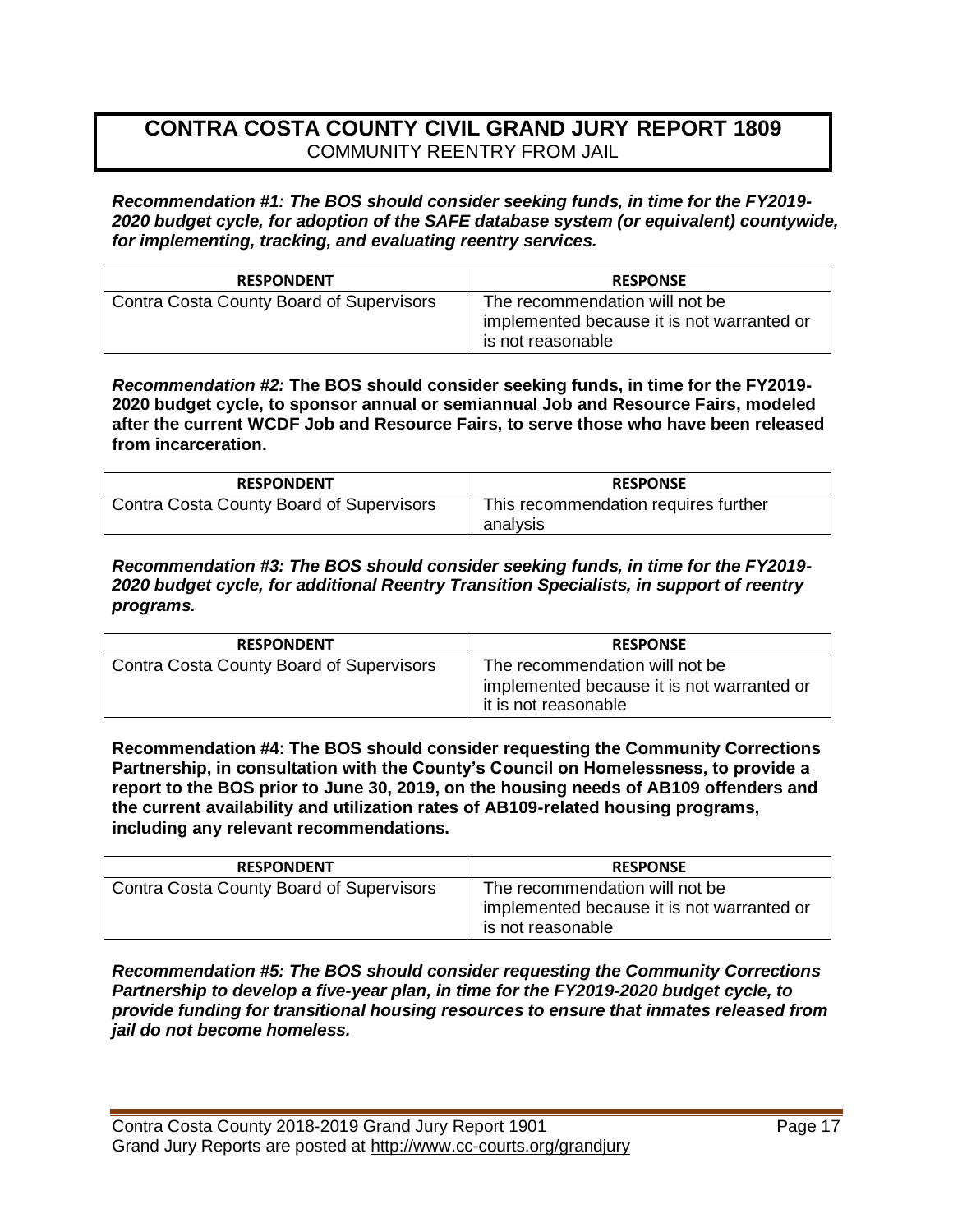| <b>RESPONDENT</b>                               | <b>RESPONSE</b>                                                                                   |
|-------------------------------------------------|---------------------------------------------------------------------------------------------------|
| <b>Contra Costa County Board of Supervisors</b> | The recommendation will not be<br>implemented because it is not warranted or<br>is not reasonable |

*Recommendation #6: The BOS should consider seeking funds, in time for the FY2019- 2020 budget cycle, for the Office of the Public Defender to address the backlog of Proposition 64 marijuana cases eligible for reduction, dismissal, or sealing.* 

| <b>RESPONDENT</b>                               | <b>RESPONSE</b>                                  |
|-------------------------------------------------|--------------------------------------------------|
| <b>Contra Costa County Board of Supervisors</b> | This recommendation requires further<br>analysis |

*Recommendation #7: The BOS should consider seeking funds, in time for the FY2019- 2020 budget cycle, for additional social service workers in the Office of the Public Defender in support of reentry planning and implementation.* 

| <b>RESPONDENT</b>                        | <b>RESPONSE</b>                                  |
|------------------------------------------|--------------------------------------------------|
| Contra Costa County Board of Supervisors | This recommendation requires further<br>analysis |

*Recommendation #8: The BOS should consider seeking funds, in time for the FY 2019- 2020 budget cycle, for resources in the Office of the Public Defender to address the backlog of roughly 10,000 reclassification cases seeking to petition the court to clear their criminal record.* 

| <b>RESPONDENT</b>                        | <b>RESPONSE</b>                                  |
|------------------------------------------|--------------------------------------------------|
| Contra Costa County Board of Supervisors | This recommendation requires further<br>analysis |

*Recommendation #9: The Office of the Sheriff in coordination with the CCCOE should consider providing a "Certificate of Completion" to inmates in the vocational programs at WCDF and MCDF, as documentation to assist prospective employers in their skills evaluation of former inmates.* 

| <b>RESPONDENT</b>                         | <b>RESPONSE</b>                                                                              |
|-------------------------------------------|----------------------------------------------------------------------------------------------|
| Contra Costa County Office of the Sheriff | The recommendation has not yet been<br>implemented, but will be implemented in<br>the future |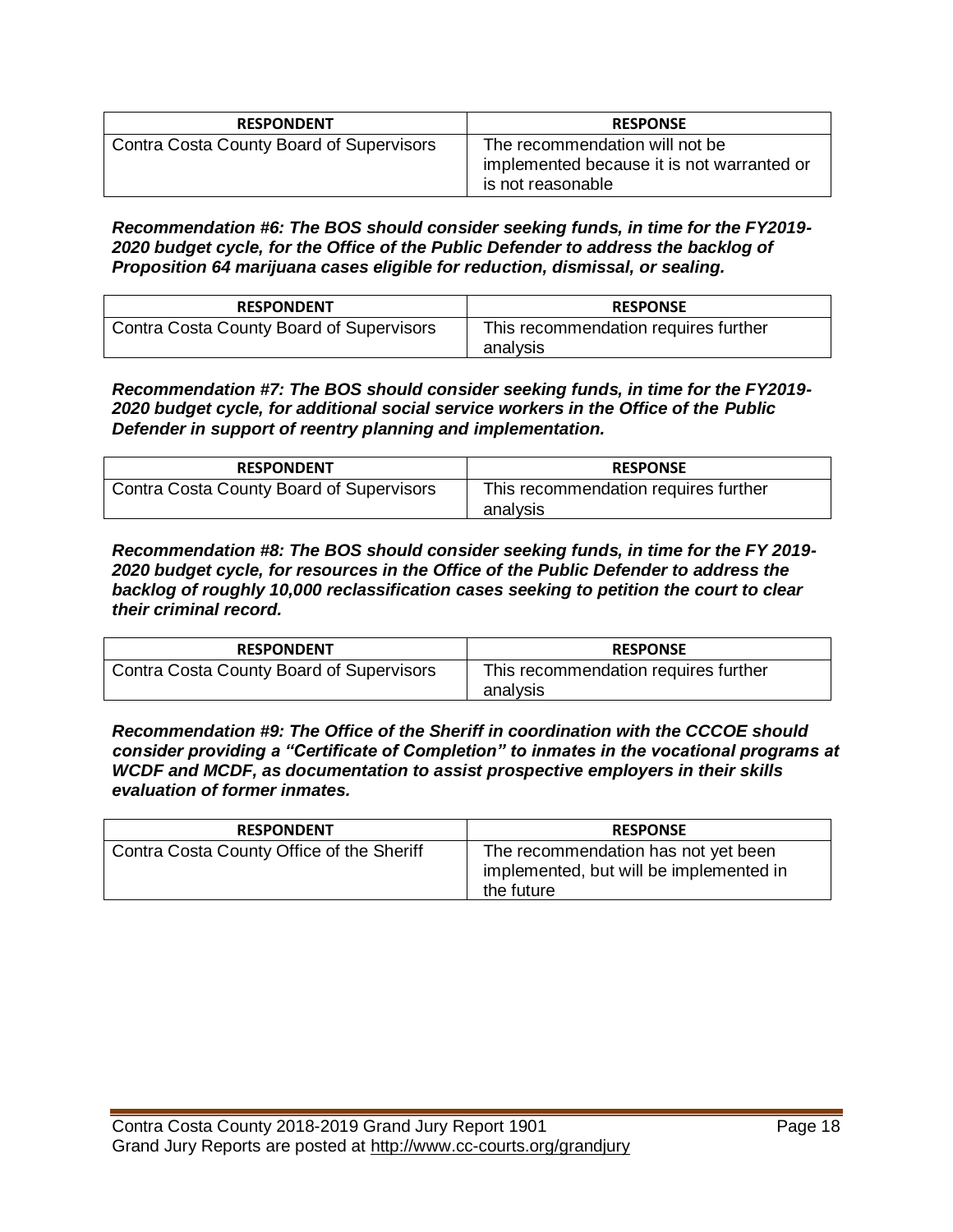## **CONTRA COSTA COUNTY CIVIL GRAND JURY REPORT 1810**  CHRONIC ABSENTEEISM IN WEST CONTRA COSTA COUNTY SCHOOL **DISTRICTS**

*Recommendation #1: The Governing Boards of the WCCUSD and the JSUSD should consider including previous year baseline rates, in addition to improvement goals, for attendance and chronic absenteeism in their LCAP Goal 4 by the next LCAP summary deadline.* 

| <b>RESPONDENT</b>                     | <b>RESPONSE</b>                     |
|---------------------------------------|-------------------------------------|
| Governing Board of West Contra Costa  | The recommendation requires further |
| <b>Unified School District</b>        | analysis                            |
| Governing Board of John Swett Unified | The recommendation has been         |
| <b>School District</b>                | implemented                         |

*Recommendation #2: The Governing Boards of the WCCUSD and the JSUSD should consider requesting the district superintendents to post monthly attendance data on their websites by the beginning of the 2018 fall semester.* 

| <b>RESPONDENT</b>                                                      | <b>RESPONSE</b>                                                                             |
|------------------------------------------------------------------------|---------------------------------------------------------------------------------------------|
| Governing Board of West Contra Costa<br><b>Unified School District</b> | The recommendation has not yet been<br>implemented but will be implemented in the<br>future |
| Governing Board of John Swett Unified<br><b>School District</b>        | The recommendation has not yet been<br>implemented but will be implemented in the<br>future |

*Recommendation #3: The Governing Board of the WCCUSD should consider seeking funds, in time for the FY2018-2019 budget cycle, to conduct a study of the Parent University course and its potential in reducing chronic absenteeism through parental engagement. The findings can be shared through the Coordinating Council with other districts and schools to help them reduce their chronic absenteeism rates.* 

| <b>RESPONDENT</b>                                                      | <b>RESPONSE</b>                                                                             |
|------------------------------------------------------------------------|---------------------------------------------------------------------------------------------|
| Governing Board of West Contra Costa<br><b>Unified School District</b> | The recommendation has not yet been<br>implemented but will be implemented in the<br>future |